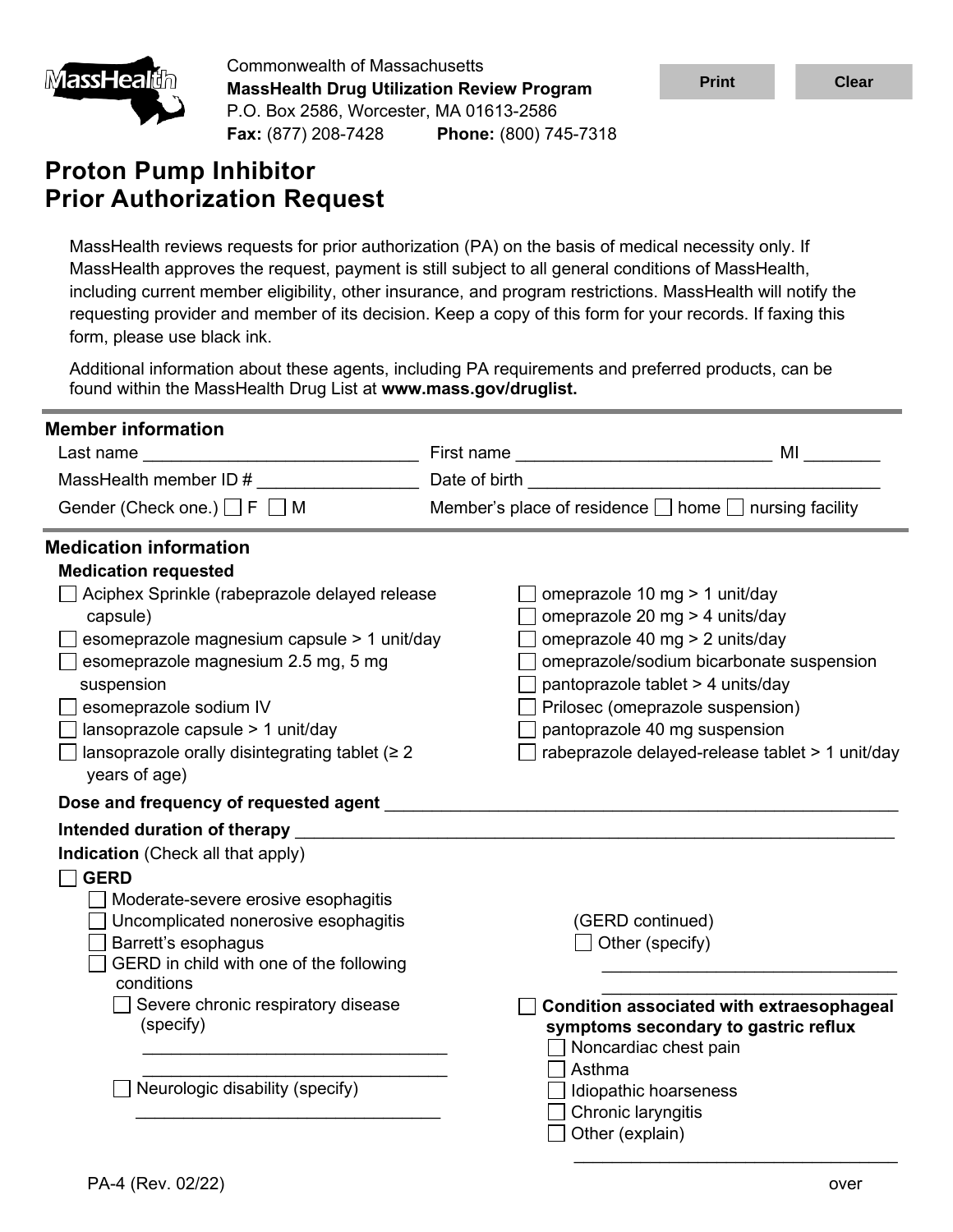| <b>Duodenal ulcer</b>                                                                                                                                                                                                          | <b>Gastric ulcer</b>                                                                                                                                                                                                                                                                                                                                             |
|--------------------------------------------------------------------------------------------------------------------------------------------------------------------------------------------------------------------------------|------------------------------------------------------------------------------------------------------------------------------------------------------------------------------------------------------------------------------------------------------------------------------------------------------------------------------------------------------------------|
| Helicobacter pylori                                                                                                                                                                                                            | Positive                                                                                                                                                                                                                                                                                                                                                         |
| Drug-induced                                                                                                                                                                                                                   | Negative<br>Pathological hypersecretory syndromes                                                                                                                                                                                                                                                                                                                |
| Treatment. List causative agent(s).                                                                                                                                                                                            | Zollinger-Ellison syndrome                                                                                                                                                                                                                                                                                                                                       |
|                                                                                                                                                                                                                                | <b>MEN Type I</b>                                                                                                                                                                                                                                                                                                                                                |
| Prevention. List risk factor(s).                                                                                                                                                                                               | Other                                                                                                                                                                                                                                                                                                                                                            |
| Other cause (specify)                                                                                                                                                                                                          | Other (explain)                                                                                                                                                                                                                                                                                                                                                  |
|                                                                                                                                                                                                                                |                                                                                                                                                                                                                                                                                                                                                                  |
|                                                                                                                                                                                                                                | Diagnostic studies performed (include dates of studies). Describe any diagnostic studies performed, including                                                                                                                                                                                                                                                    |
|                                                                                                                                                                                                                                |                                                                                                                                                                                                                                                                                                                                                                  |
|                                                                                                                                                                                                                                |                                                                                                                                                                                                                                                                                                                                                                  |
| Section I.                                                                                                                                                                                                                     | Please complete for requests for Aciphex Sprinkle, esomeprazole magnesium 2.5<br>mg and 5 mg suspension, lansoprazole orally disintegrating tablet,                                                                                                                                                                                                              |
| pantoprazole 40 mg suspension.<br>1. Has the member tried omeprazole?<br>$\Box$ Yes. Provide the following information.                                                                                                        | omeprazole/sodium bicarbonate suspension, Prilosec suspension, and<br>Why was it discontinued? (Check one or all that apply.) $\Box$ Adverse reaction $\Box$ Inadequate response $\Box$ Other                                                                                                                                                                    |
| No. Explain why not. The contract of the contract of the contract of the contract of the contract of the contract of the contract of the contract of the contract of the contract of the contract of the contract of the contr |                                                                                                                                                                                                                                                                                                                                                                  |
| 2. Has the member tried pantoprazole?                                                                                                                                                                                          |                                                                                                                                                                                                                                                                                                                                                                  |
| $\Box$ Yes. Provide the following information.                                                                                                                                                                                 |                                                                                                                                                                                                                                                                                                                                                                  |
|                                                                                                                                                                                                                                |                                                                                                                                                                                                                                                                                                                                                                  |
|                                                                                                                                                                                                                                |                                                                                                                                                                                                                                                                                                                                                                  |
|                                                                                                                                                                                                                                |                                                                                                                                                                                                                                                                                                                                                                  |
|                                                                                                                                                                                                                                | 3. Has the member tried lansoprazole capsules, rabeprazole tablet or esomeprazole magnesium capsule?                                                                                                                                                                                                                                                             |
| $\Box$ Yes. Provide the following information.                                                                                                                                                                                 |                                                                                                                                                                                                                                                                                                                                                                  |
|                                                                                                                                                                                                                                | Why was it discontinued? (Check one or all that apply.) $\Box$ Adverse reaction $\Box$ Inadequate response $\Box$ Other<br>Drug ________________________________Dates/duration of use ______________Dose and frequency ______________<br>Why was it discontinued? (Check one or all that apply.) $\Box$ Adverse reaction $\Box$ Inadequate response $\Box$ Other |

4. For omeprazole/sodium bicarbonate suspension, provide medical necessity for the requested agent over all available proton pump inhibitor dissolving, sprinkled, and suspension/packet formulations.

 $\_$  , and the set of the set of the set of the set of the set of the set of the set of the set of the set of the set of the set of the set of the set of the set of the set of the set of the set of the set of the set of th  $\_$  , and the set of the set of the set of the set of the set of the set of the set of the set of the set of the set of the set of the set of the set of the set of the set of the set of the set of the set of the set of th